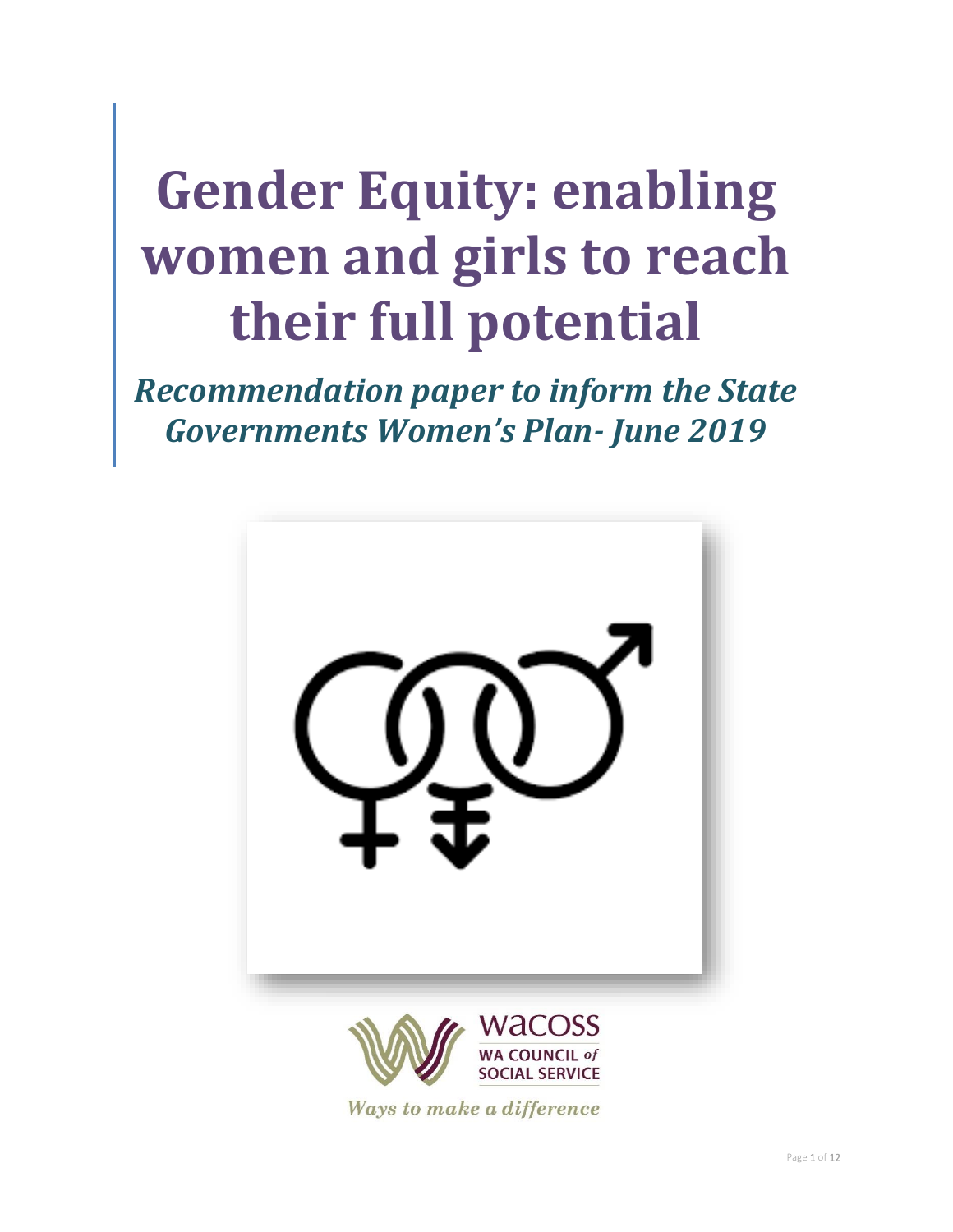# Introduction

The Western Australian Council of Social Service (WACOSS) represents 300 community service organisations and individuals, and more than 500 organisations involved in the provision of community services to the people of Western Australia.

WACOSS is committed to genuine engagement, authentic collaboration, and building trusted relationships with members, communities, and governments.

We work to see justice and equity for all, including an end to poverty, discrimination, homelessness, and family and domestic violence. Our vision for an inclusive, just and equitable society speaks directly to our aspiration for a gender-equal Western Australia.

Across the world progress on gender equality has moved at glacial rate. According to the 2017 World Economic Forum's Global Gender Gap Report,<sup>1</sup> at the current rates of change it will be another 217 years before we close the gender gaps in education, employment and politics. In light of this stagnation and recent developments, such as the global #metoo and #timesup movements that has shed light on widespread subordination, verbal abuse, sexual harassment and assault suffered by women in all spheres of life, WACOSS is motivated to expedite its commitment to gender equity and welcomes the opportunity to provide comment to inform the State Governments development of a Women's Plan.

Our work on gender equity is based on the understanding that systematic discrimination against women and girls is both a cause and a result of the power inequality that drives poverty.<sup>2</sup>

WACOSS is committed to challenging and changing the attitudes and behaviour that lie at the heart of gender inequality, and the laws, policies, and government programs that sustain it. We recognise that everyone—women and girls, men and boys, and those who are gender diverse —has a stake in gender justice. Men play a critical role in the transformational change that is necessary to realise the rights of women and to improve the social position of women in relation to men.

In early 2019, the State Government announced the development of a Women's Plan (the Plan) to address gender inequality in WA and invited contributions from the WA community.

WACOSS commends the State Government and Minister for Community Services, Children's Interests and Women's Interestsfor their leadership in responding to the groundswell of opposition to women's unequal position.

This paper aims to inform the development of the Women's Plan by identifying some of the issues faced by women as a result of systemic and structural inequalities. It explores the impact of these inequalities and offers recommendations on how greater equality could be achieved.

l

<sup>1</sup> https://www.weforum.org/reports/the-global-gender-gap-report-2017

<sup>&</sup>lt;sup>2</sup> Oxfam, The Power of People against Poverty: Oxfam Strategic Plan 2013–2019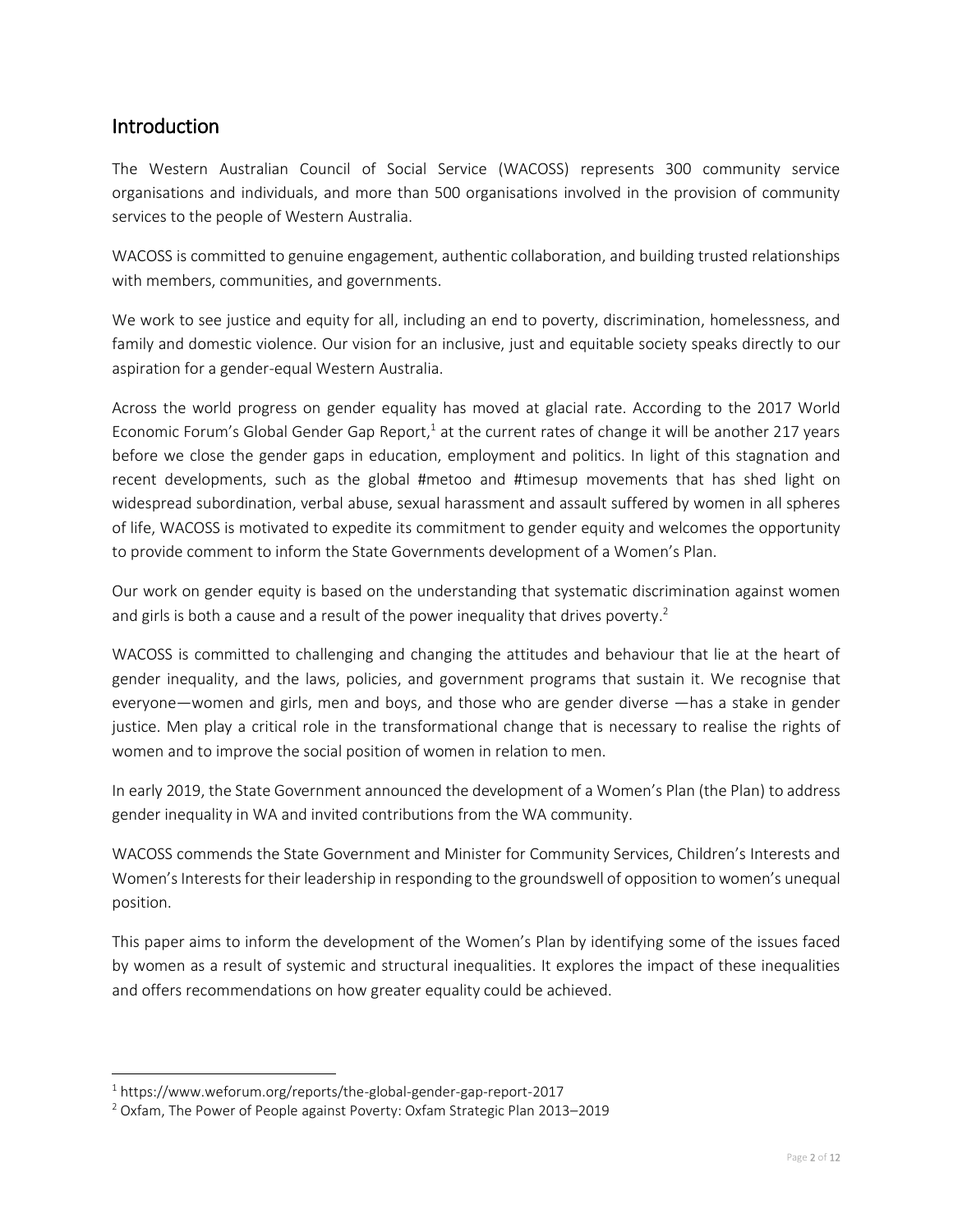These recommendations are clustered under the six priority areas, which are closely aligned to the State Governments discussion paper Women's Voices: Building a Stronger WA Together,<sup>3</sup> those being:

- Health and wellbeing
- Safety and justice
- Economic independence
- Safe Secure Housing
- **•** Community Service Sector
- Leadership

# **Background**

 $\overline{\phantom{a}}$ 

The advancement of women and the achievement of gender equality are matters of human rights, and a condition for social justice that should not be seen in isolation as a women's issue. They are the only way to build a sustainable, just and developed society. Empowerment of women and equality between women and men are prerequisites for achieving political, social, economic, cultural and environmental security among all peoples.

Gender inequality is the most pervasive form of discrimination in the world. It is no coincidence that the majority of the world's poor are women and girls. We know that gender is a main predictor of who will be poor and who will have power in the world today.<sup>4</sup> Gender discrimination cuts across prejudice on the basis of other identifiers (such as age, race, sexual orientation, indigenous status, caste, class, ethnicity, HIV status, and disability), affecting how women already living in poverty experience oppression.<sup>5</sup> Gender inequality drives poverty and denies women their fundamental rights. WACOSS believes that ending poverty begins with securing women's rights.

The gap between women and men caught in the cycle of poverty has continued to widen in the past decade, a phenomenon commonly referred to as "the feminization of poverty".

Women living in poverty are often denied access to critical resources including economic. Their labour goes unrewarded and unrecognised. Their health care and nutritional needs are not given priority, they lack sufficient access to education and support services, and their participation in decision-making at home and in the community are minimal. Caught in the cycle of poverty, many women lack access to resources and services to change their situation. The previous decade has seen Australian Federal Governments Social Security policy decisions further entrench women and their children into servere poverty.

The intersection between the over-representation of women in poverty, and an explicit ideological shift towards more punitive and controlling welfare measures under the guise of 'mutual obligation' is producing a level of discrimination and subjugation of women that is at odds with changing community attitudes and

<sup>3</sup> <https://www.communities.wa.gov.au/wa-have-your-say/womens-plan/>

<sup>4</sup> Oxfam Canada, Gender Justice: Why Gender Equality Matter

<sup>5</sup> Oxfam International, Ending Violence Against Women: A Guide for Oxfam Staff (2012)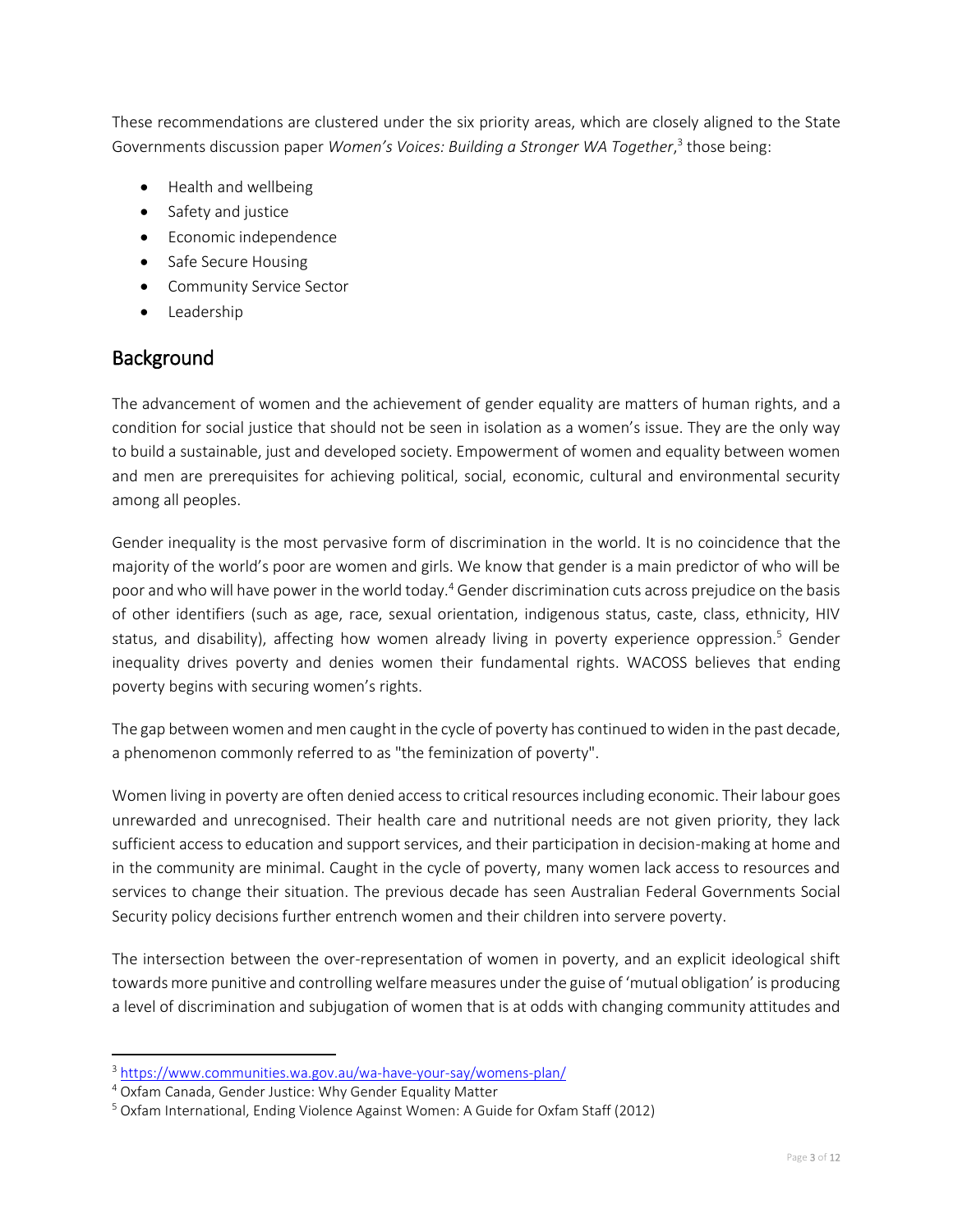values in other domains. This is at its most pernicious in the Parent Next program and the roll-out of the Cashless Debit Card.

While we now condemn blatant discrimination against women in our laws, many of the attitudes that allowed such discrimination to exist continue to persist in our social policy. Single mothers are being forced into a compulsory parenting program that requires them to comply with incongruous demands such as the signing of privacy waivers.

Women's equality is eroded when government programs disproportionally hurt them and undermine their autonomy

#### Our vision for a gender equal Western Australia

In a gender equal Western Australia, each woman and girl would be able to exercise her freedoms and choices and realise all her rights, such as to live free from violence, to participate in decisions, live a life of dignity, free from poverty and to earn equal pay for equal work.

#### What is gender equality?

WACOSS adopts the definition of gender equality as that applied by the State Government as being:

*…all people have the same rights, resources, opportunities and protections, regardless of gender. Gender equality also means that attributes which have been socially constructed as intrinsic differences between women and men, for example nurturing qualities or assertiveness, are equally valued and rewarded* 

Simply having equality of opportunity is not sufficient for women, as equal opportunity fails to recognise that equal treatment will not produce equitable results, given the different life experiences of genders. To achieve equality of outcome, it is important to also have equity. For this reason WACOSS's focus is on achieving gender equity. The definition used is that of the WA government which defines gender equity as:

*..recognising that, because of historical disadvantages, different steps may need to be taken to create fair and equal outcomes*

Gender equity recognises that women are not a homogenous group. Differences in socio-economic, ethnic, educational opportunity and health mean women do not have the same sense of equal opportunity as each other.

#### Gender diversity

Gender identity refers to the gender with which someone identifies; an individual's sense of being a man, woman, neither or a combination.

We acknowledge the discrimination and inequality often experienced by people who are trans, intersex or who identify outside of the gender binary. The work of WACOSS seeks equality for everyone regardless of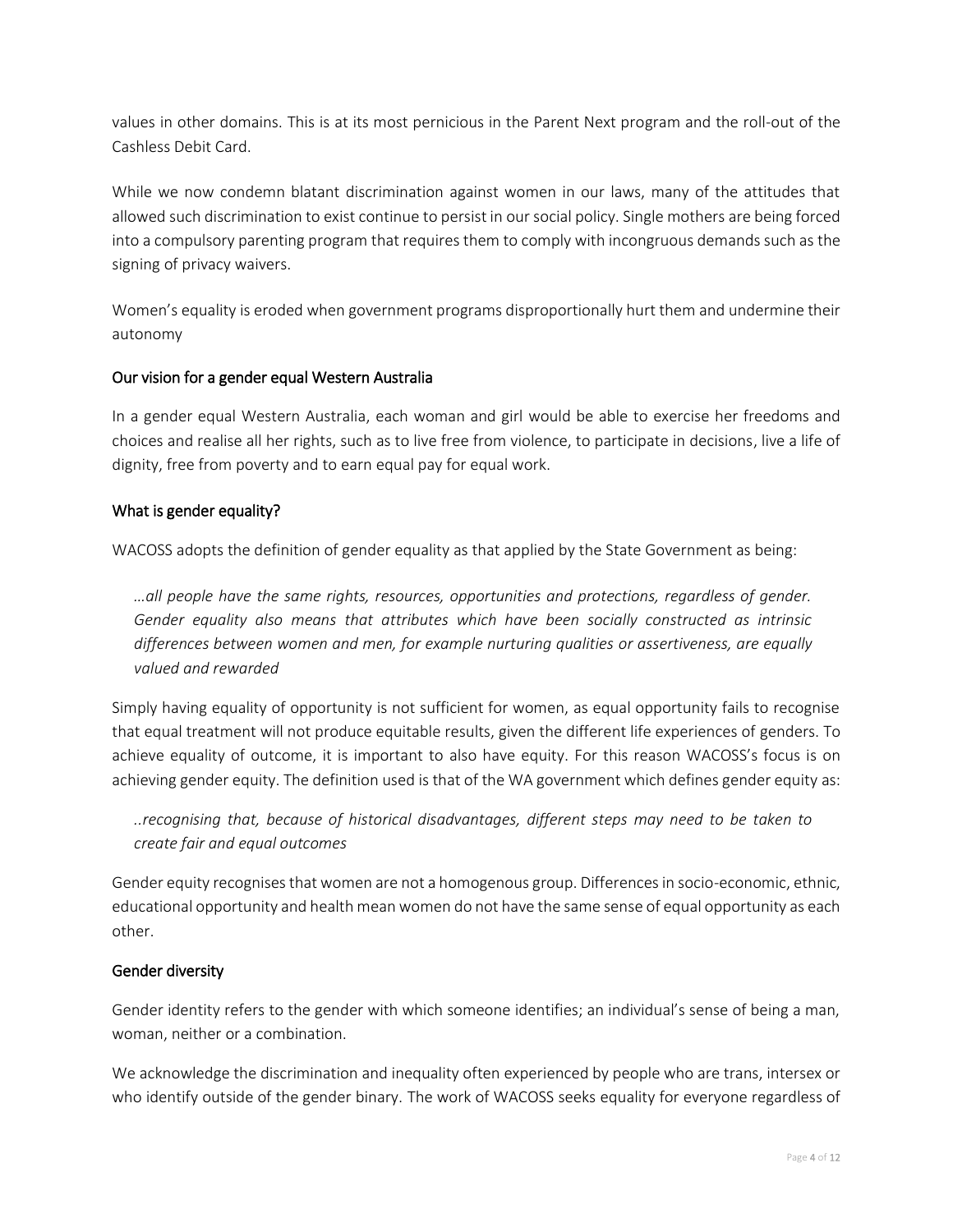their gender identity. Our use of 'women' throughout the document includes trans-women and other gender minorities.

# Our Recommendations:

Our work in tackling difficult issues, systems, behaviours and attitudes that foster inequality and exclusion, sees WACOSS play a pivotal role in advancing equality of women.

WACOSS acknowledge the work of feminist organisations that first led the call for change. We also recognise the in-roads made by the Australian and Western Australian governments to increase equality. However, despite the groundswell of support and the numerous initiatives aimed at equality, statistics show we are failing women and girls, especially our most vulnerable. Change is still needed and WACOSS is committed to be an influencer and facilitator of that change.

WACOSS seeks to contribute to the positive social transformation of Western Australia to ensure every woman and girl can enjoy equal human rights and equal opportunities in all spheres of life as outlined in the following priority areas.

#### 1. Health and Wellbeing

Services and resources (including health, sports and recreation, social care) of the same quality should be accessible to women and girls and adapted to their needs and preferences.

Opportunity exists to improve equity, efficiency and transparency in administration and governance of these services through the collection and analysis of sex-disaggregated data, gender mainstreaming, gender-responsive budgeting and gender equity policy decision making. These tools and methods expose gender inequalities and ensure better allocation of resources in the health and wellbeing sectors according to the needs and preference of women.

It is important to acknowledge that Aboriginal women experience higher levels of violence, poverty and disadvantage due to issues of multiple layers of trauma which has spanned many generations, dispossession and the operation of racism throughout history in policy, media and the community attitudes. This paper only touches on some of the issues and provides only some of the possible solutions. WACOSS supports and recognises the solutions for Aboriginal women must be determined by Aboriginal women.

#### *WACOSS recommends:*

- **The Western Australian government embeds gender-responsive budgeting and gender mainstreaming** into all government work streams, policies and budgets so any structural inequalities are identified and mitigated.
- The Western Australian government influence positive reform of our Federal Social Security System to end entrenched poverty for women and children. And abolish gender bias policiesthat remove women's autonomy, trap women in poverty and damage women's mental wellbeing.
- The Minister for Women is sufficiently resourced to oversee the Plan and is responsible for auditing the application of a gender lens within all Ministries.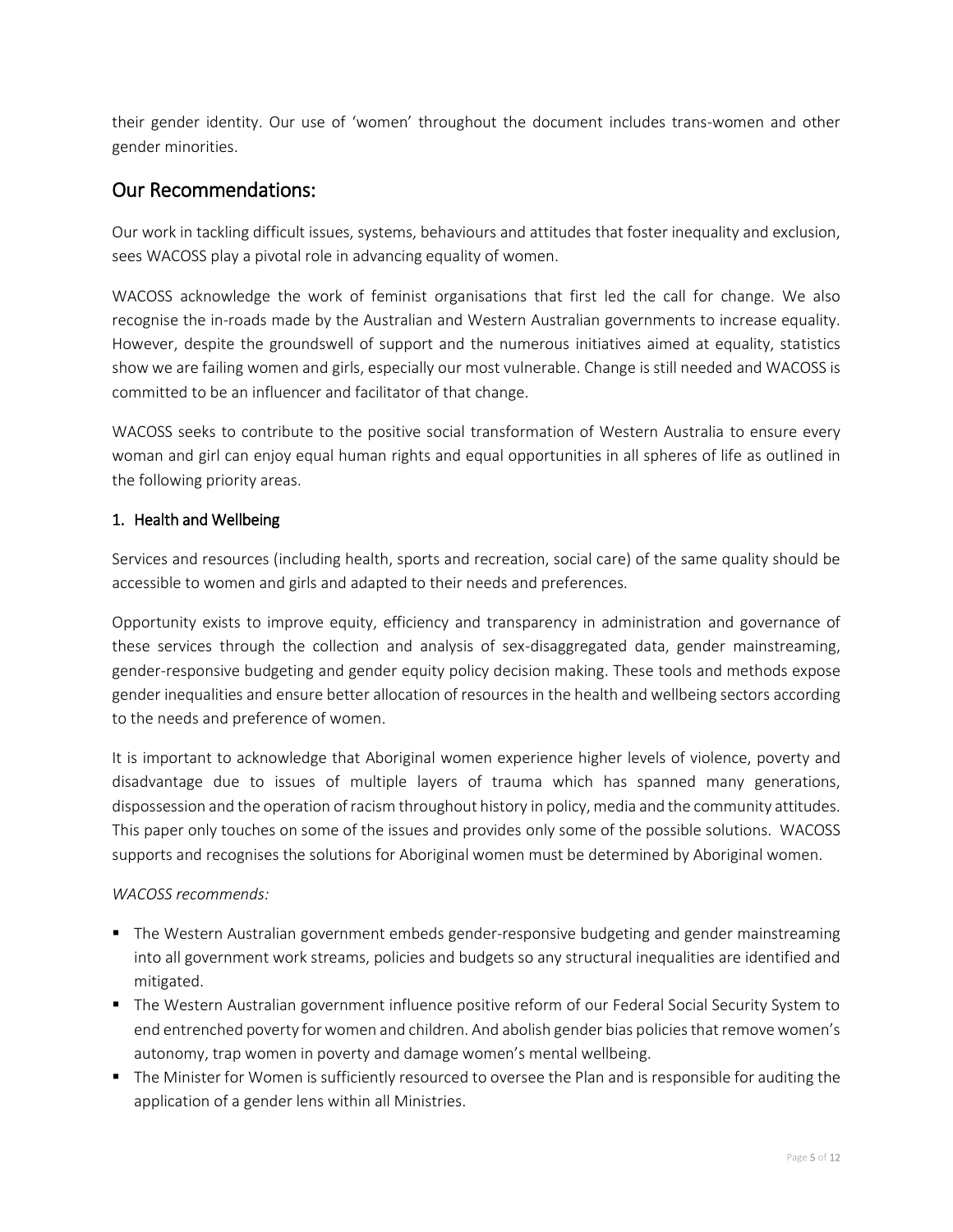- **Health professionals be trained in recognising and responding to family and domestic violence and** trauma informed practice.
- Awareness-raising campaigns about the multiple and structural causes of gender discrimination, particularly as they relate to Aboriginal women, and the societal benefits of gender equality.
- Implementation of recommendations outlined in the Sustainable Health Review<sup>6</sup> that recognise not all Western Australian's have access to health care and some experience worse health outcomes because of social, economic and cultural inequality.

# 2. Safety and Justice

Urgent action is needed at all levels to prevent violence against women and girls, assist victims and survivors, hold perpetrators accountable, and raise awareness of all forms of violence against women, with a view to changing attitudes and behaviours.

While Australia has had a Minister for Women, and Western Australia a Minister for Women's Interest and Prevention of Family and Domestic Violence since 2017, violence against women remains a serious blight on our society.

On average, one woman a week is murdered by her current of former partner<sup>7</sup>. One in three Australian women has experienced physical violence since the age of  $15^8$ . Indigenous women are 32 times as likely to be hospitalised due to family violence as non-Indigenous women<sup>9</sup>.

Campaigns such as #metoo and #timesup have gained global attention for their exposure of the prevalence of subordination, verbal abuse, sexual harassment, and sexual assault suffered by women in all spheres of life. These campaigns have created fresh momentum to condemn all forms of sexual, psychological, physical violence and harassment and calls for stronger measures to prevent, protect, prosecute and eliminate all forms of violence against women and girls at all spheres of society.

The root cause of any form of violence against women, including family and domestic violence, is gender inequality. Compounding women's experiences of violence are its long-term consequences that further entrench the social disadvantage of women through poverty and financial hardship, limiting employment and education opportunities. This can lead to housing insecurity and/or homelessness and contributes to poorer health outcomes.

Where violence leads to family breakdown, it further contributes to persistent intergenerational disadvantage through impacts such as asset loss, inheritance loss, reduced income, and reduced social networks (Bird & Shinyekwa 2005).

l

<sup>&</sup>lt;sup>6</sup> Sustainable Health Review (2019): Final Report to the Western Australian Government. Department of Health, Western Austalia.

<sup>7</sup> Australian Institute of [Criminology](https://aic.gov.au/publications/sr/sr002) (AIC) 2017

<sup>8</sup> [Australian](http://www.abs.gov.au/ausstats/abs@.nsf/Lookup/by%20Subject/4906.0~2016~Main%20Features~Prevalence%20of%20violence%20since%20the%20age%20of%2015~6) Bureau of Statistics (ABS) 2017. Personal Safety, Australia, 2016, ABS cat. no. 4906.0. Canberra: ABS

<sup>&</sup>lt;sup>9</sup> ibid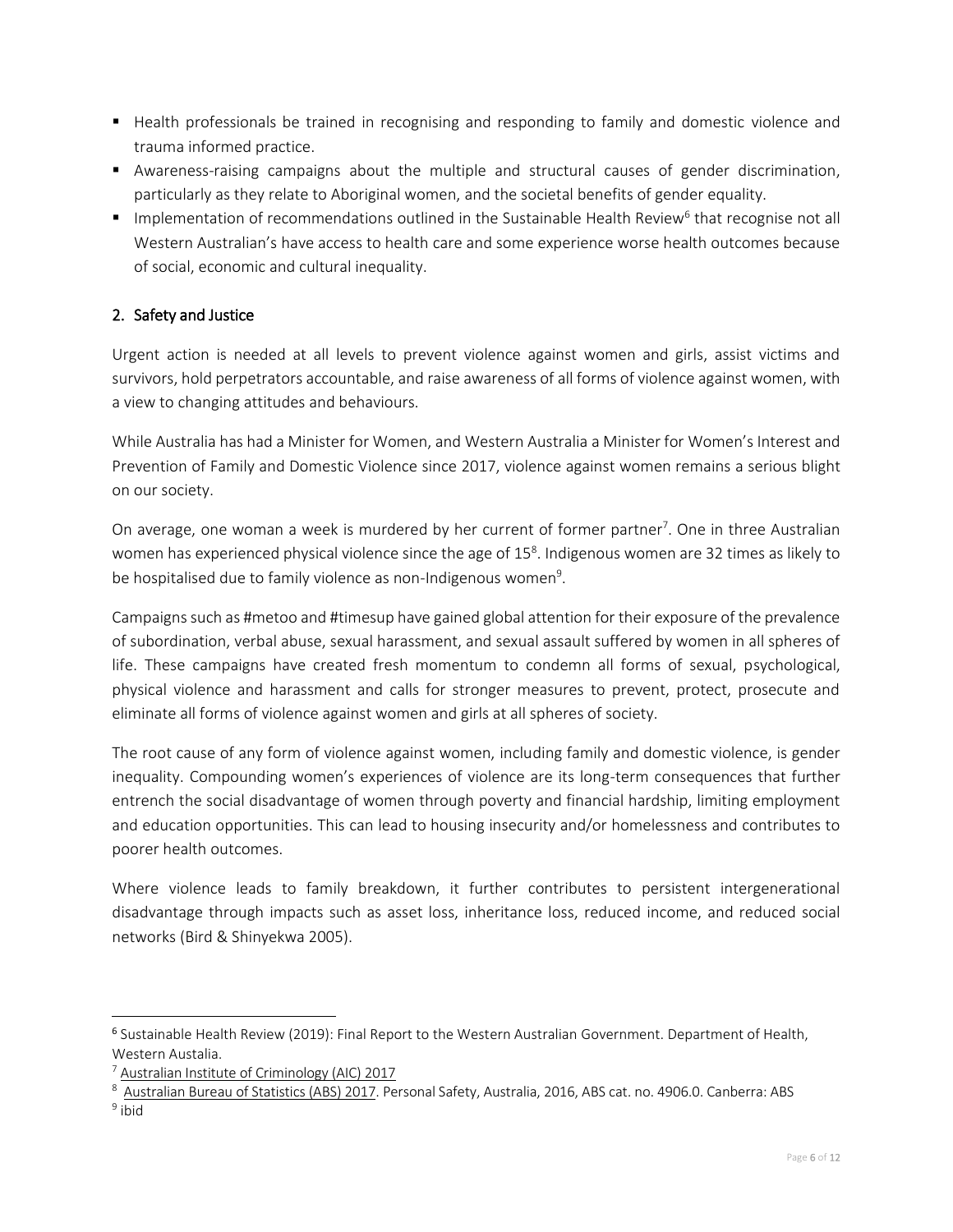Organisations such as Equality Rights Alliance have endorsed the 32 recommendations contained in the National Social Security Rights Network's (NSSRN) report 'How well does Australia's social security system support victims of family and domestic violence<sup>'10</sup>. The report found significant issues within how the social security system responds to domestic and family violence and has made 32 recommendations to address these issues, including recommendations on the application of special circumstances, payment levels, waiting periods for newly arrived residents, care of children and Centrelink's service environment.

Certain vulnerable groups continue to experience higher levels of violence and disadvantage. These include Indigenous children and young people; people in out-of-home care; people with disability; people who are sexually diverse, transgender, gender diverse and intersex; people from culturally and linguistically diverse backgrounds, and people living in rural and remote areas (AHRC 2016).

Family violence is worse in Aboriginal communities than other Australian communities for many reasons. Cultural discrimination, trauma, dispossession destroyed many Aboriginal communities, and the effects are still being felt. Aboriginal and Torres Strait Islander women experience both far higher rates and more severe forms of family violence compared to other women. Therefore the solutions must be led by Aboriginal women within their communities with support from Governments and the broader community service sector.

#### *WACOSS recommends:*

- **Greater investment in primary prevention initiatives and research to end family and domestic violence.**
- Aboriginal female leaders drive and design, develop and deliver solutions in their communities.
- Gender-sensitive urban planning that guarantees the safety and wellbeing of women in public places.
- Greater collaboration and sharing of information across sectors on victim-survivors of FDV and perpetrators of violence with a greater range of measures for perpetrator accountability .

#### 3. Economic Independence

l

Australian female workforce participation is low by international standards, particularly for full time work. There are many more women working two or three days a week in Australia compared to other developed countries. $^{11}$ 

Partly this is cultural, but partly it is the interaction of Australia's tax, welfare and childcare systems. Income traps have long been a feature of the system for low and middle income women. Some women face effective tax rates of 80, 90 or more than 100% for moving from two-to-three, or three-to-four day's work, once the costs of childcare are factored in.<sup>12</sup>

<sup>&</sup>lt;sup>10</sup> Sally Cameron, How well does Australia's social security system support victims of family and domestic violence, (Surry Hills: National Social Security Rights Network, 2018)

 $11$  Cassidy, N. and Parsons, S. (2017), The Rising Share of Part-Time Employment, RBA Bulletin

 $12$  Stewart, M (2018), Mothers have little to show for extra days of work under new tax change, The Conversation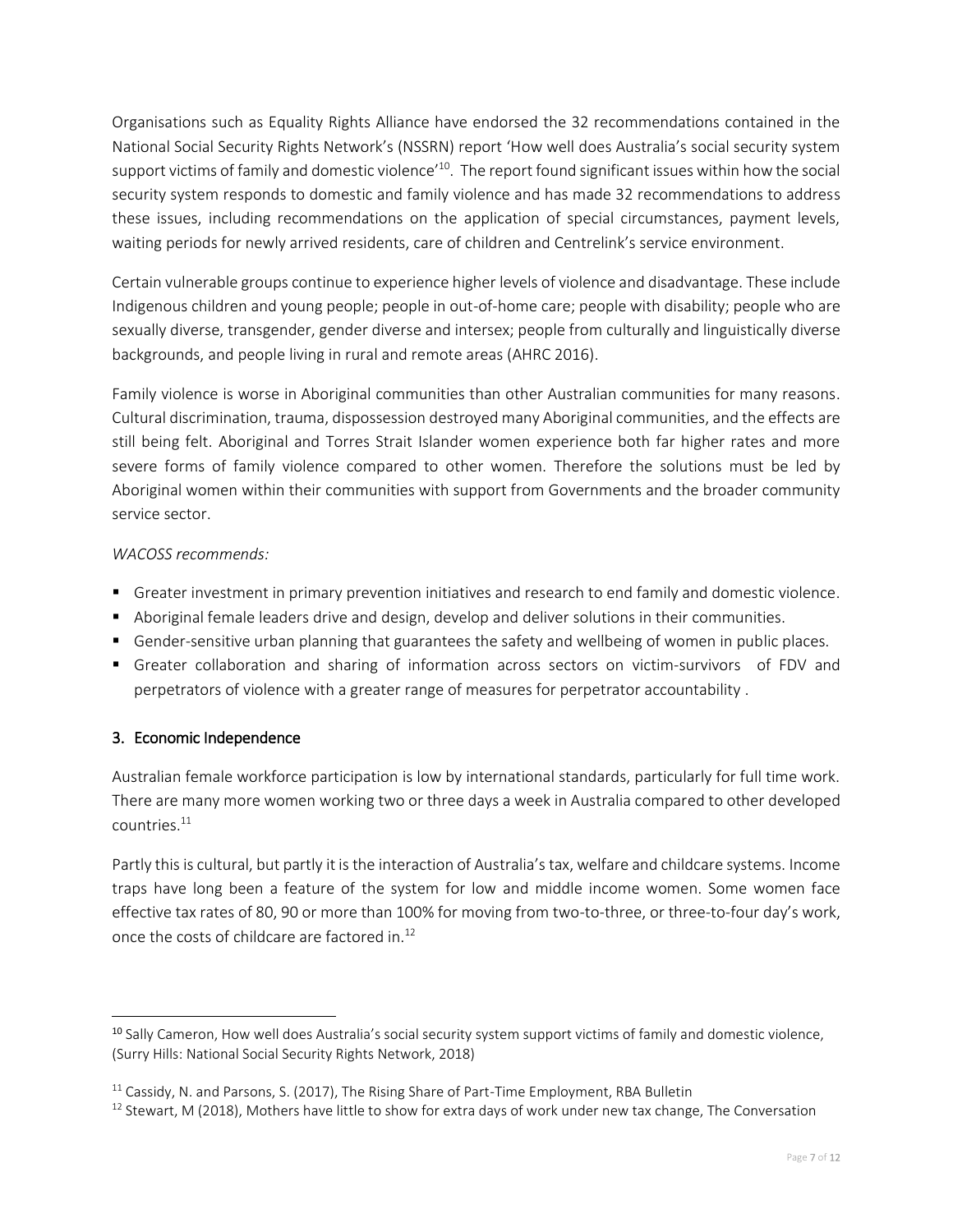Further steps are needed in particular to close the gender pay, social security sole parenting payments and Newstart gaps. And to eliminate occupational segregation, starting with educational and occupational choices made in young adulthood.

Despite improvements in the gender pay gap,<sup>13</sup> men still out-earn women on average by 21.3% taking home \$25,717 a year more than women. At 22% Western Australia's gender pay gap continues to be greater than the national average of 17%. Women are disproportionately represented in work that is part-time (16% women, 5% men) and casual work (14% women, 11% men). They undertake the lion's share of informal care with significantly more utilising carer's leave (72%). Deloitte Access Economics estimates the replacement value of informal care with formal care providers to be \$60.3 billion.<sup>14</sup>

Nationally, rates of poverty for females in 2014 were estimated to be 1 percentage point higher than those for men (13.8% vs. 12.8%, respectively) (ACOSS 2016). Similarly, deep and persistent social exclusion has been found to be more prevalent for women (5.2%) than for men (3.7%) (McLachlan et al. 2013). This is especially apparent among older women, and where rates of homelessness are increasing as noted below.

As at June 2016, the majority (83%) of the 618,900 one-parent families with dependents in Australia were single mother families (ABS 2017). Women make up 49.3% of people in receipt of the Newstart Allowance and are more likely to be in receipt of Newstart for longer periods, making up 52% of people in receipt of Newstart for 2 to 5 years and 54% of people in receipt for 5+ years.<sup>15</sup>

#### *WACOSS recommends:*

- The balanced representation and participation of women in all spheres of decision-making.
- Gender quotas to be introduced into the Western Australian public sector.
- The public sector in Western Australia to undertake annual pay gap analysis and report outcomes and actions to Parliament.
- **Development of policies that promote fathers to do more 'fathering' in early years.**
- **Policies to provide families with children with a continuum of supports, allowing parents to stay in paid** work as children grow up thereby reducing the risk of violence resulting from financial hardship.
- **EX Changes in work place cultures to support the higher utilisation of carer leave and flexible work practices** by men.
- Measures are introduced to decrease occupational segregation (e.g. increase the share of women in STEM fields and non-traditional employment and increase the share of men in education, health and care professions).
- The State and Federal government continue to address the availability and affordability of quality childcare as an important issue impacting labour market participation.
- Reduction in gender pay inequality.

 $\overline{a}$ 

<sup>13</sup> https://www.weforum.org/reports/the-global-gender-gap-report-2017

<sup>14</sup> <https://www.carersaustralia.com.au/storage/Access%20Economics%20Report.pdf>

 $15$  Australian Government, "Indicator 1.2.1 Proportion of population living below the national poverty line, by sex and age" Sustainable Development Goals Data. 17 July 2018, https://www.sdgdata.gov.au/goals/no-poverty/1.2.1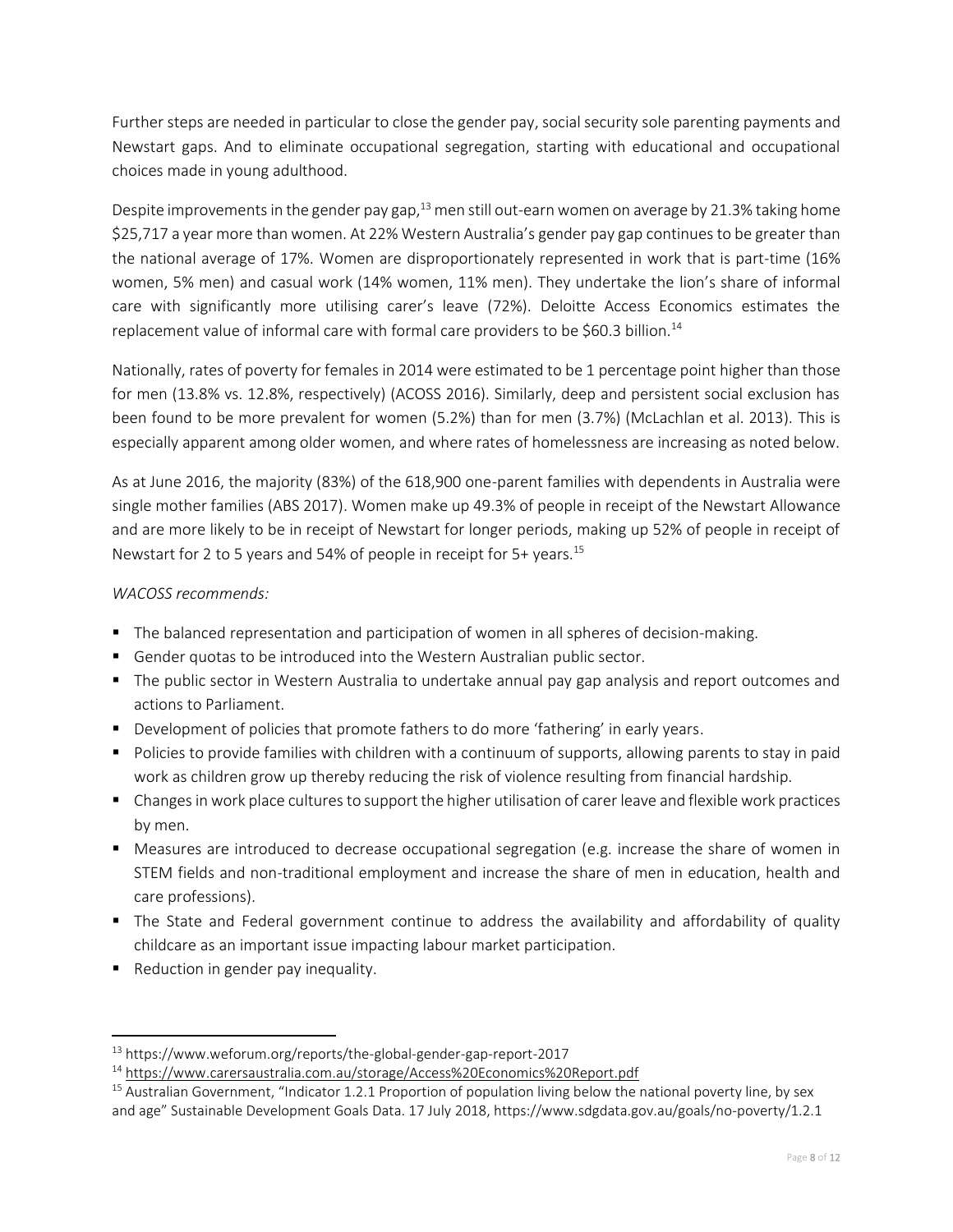- The WA Government works in partnership with WACOSS in our advocacy to increase social security payments for sole parents and Newstart to ensure every women and child live above the poverty line and are able to fully participate in their communities.
- The WA Government reforms concessions to ensure they are adequate and equitable for women, especially for single parent households.

# 4. Safe Secure Housing

Access to and rights over housing are shaped by gender. Women's experiences of economic inequality (including the over-representation of women in key poverty indictors and the gender wealth, income and retirement gaps) combine with an increasingly unaffordable housing market to undermine the position of women in housing systems. Compounding this is the impact of violence, specifically domestic and family violence, on women's experiences of housing. Issues relating to economic inequality, violence and unequal distribution of caring responsibilities represent a set of challenges specific to gender which reveal both the gendered dimensions of housing stress and homelessness and the need for solutions which are gender responsive. Patterns of housing assistance use can be considered as being gendered as:

- **Women make up 59% of those using specialist homelessness services and 64% of those whose requests** for specialist homelessness assistance go unassisted.
- Women are the majority of adult tenants in public housing. There are 297,740 adult women living in public housing and 218,784 adult men.
- Women make up 60% of Commonwealth Rent Assistance (CRA) recipients and are more likely to be paying enough rent to be eligible for the maximum CRA payment and more likely to remain in housing stress after the payment.

#### *WACOSS recommends:*

- **Hetable and a** Housing affordability and homelessness policies recognise that housing is, first and foremost, a human right.
- **Policy responses to housing affordability recognise the role of housing in meeting the safety,** participation, health and wellbeing needs of women and advancing gender equality.
- Policies are needed to address overcrowding in Aboriginal Communities so as homes are safe and secure for women and their children.
- **Large-scale investment in social and affordable housing supply to meet the specific needs of women.**
- **The Western Australian Government recognises and supports the call of WACOSS to increase** Commonwealth Rent Assistance and adequate income support which are critical for women's access to housing and a demonstrated commitment to closing gender inequity.

## 5. Community Service Sector

A study commissioned by the International Trade Union Confederation (ITUC) and released in 2016 found that investment into the care economy of 2% of GDP in just seven countries would create over 21 million jobs and help countries overcome the twin challenges of gaining populations and economic stagnation. The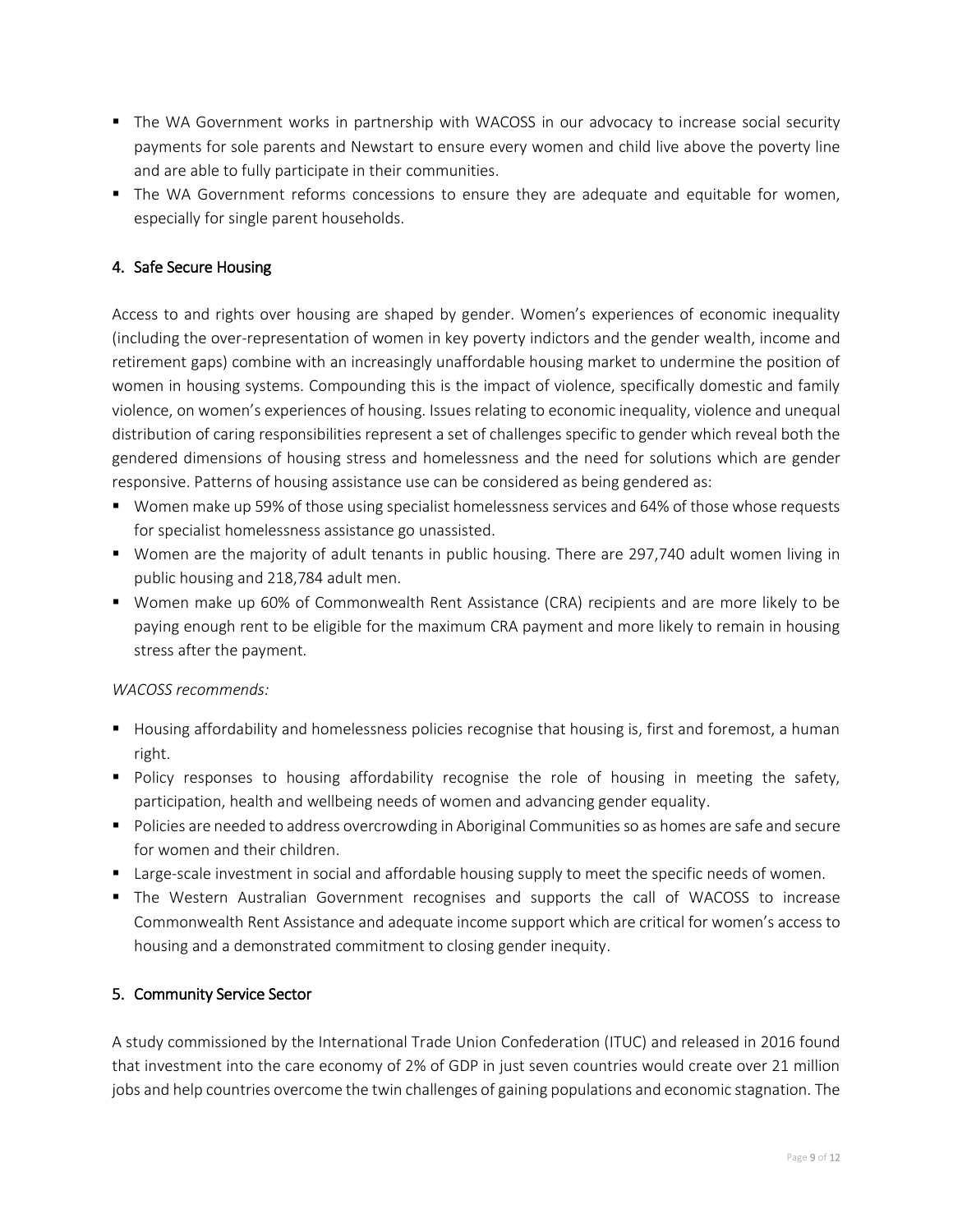report, which analysed the employment growth potential in the care economy (education, health services and social care activities) in Australia, Denmark, Germany, Italy, Japan, the UK and the USA, also demonstrated how investing in care narrows the gender pay gap, reduces overall inequality and helps redress the exclusion of women from decent jobs.

In the seven countries modeled, an investment of 2% of GDP would see the employment rate of women increase by 3.3 to 8.2 percentage points (and by 1.4 to 4.0 percentage points for men) and the gender gap in employment reduced. Across the countries studied, it was estimated that the majority of jobs created would be taken up by women (between 59% and 70%), reflecting in part the current concentration of women in the care industries. Besides creating new jobs, investment in both childcare and social care would help tackle some of the central economic and social problems confronting contemporary societies: low productivity, the care deficit, demographic changes and continuing gender inequality in paid and unpaid work

As a sector with a strongly female workforce, gender equity is of significant importance for community service organisations. In 2012, the Fair Work Commissions Equal Remuneration Order (ERO) required human services agencies to pay annual increases of between 23 per cent and 45 per cent over 8 years (to 2020). In Western Australia, this was followed by a 2013 decision of the Industrial Relations Commission to amend the Crisis Assistance, Supported Housing Industry – Western Australia Interim Award 2011, and the Social and Community Services (Western Australia) Interim Award 2011 in line with the national system to increase rates of pay.

However, in Western Australia, advances achieved through the ERO and WAIRC decisions have been undermined by successive State Governments' refusal to accept their continued role in fully funding historically undervalued sectors. In the 2011-12 State Budget, \$600 million over four years was provided in order to meet the historical funding shortfall for the sector. It was not to address the ERO-based salary increases awarded after the fact, as has since been claimed. The failure to provide funding to fully cover those increases was compounded by changes to the indexation policy for community service contracts. In 2004, the Non-Government Human Services Sector Indexation Policy was introduced, which used a methodology set at 80 per cent Wage Price Index and 20 per cent CPI. In 2015 this changed to 100 per cent CPI, with no allowance for wage growth.

In 2018 the Western Australian government amended the Delivering Community Services in Partnership Policy (2011) (DCSP) effective from 1 October 2018 $^{16}$ .

However, since its introduction, numerous services with contracts established prior to 2018 have been extended and rolled-over multiple times, with inadequate indexation and no opportunity to renegotiate funding levels or service outputs. The impact of roll-overs where there is inadequate indexation and no allowance for the ERO wage increases is that organisations are placed in the position where they must provide services with ever dwindling resources. This risks organisations being forced into a position where

 $\overline{\phantom{a}}$ 

<sup>&</sup>lt;sup>16</sup> [https://www.finance.wa.gov.au/cms/uploadedFiles/Government\\_Procurement/Policies/dcspp.pdf](https://www.finance.wa.gov.au/cms/uploadedFiles/Government_Procurement/Policies/dcspp.pdf)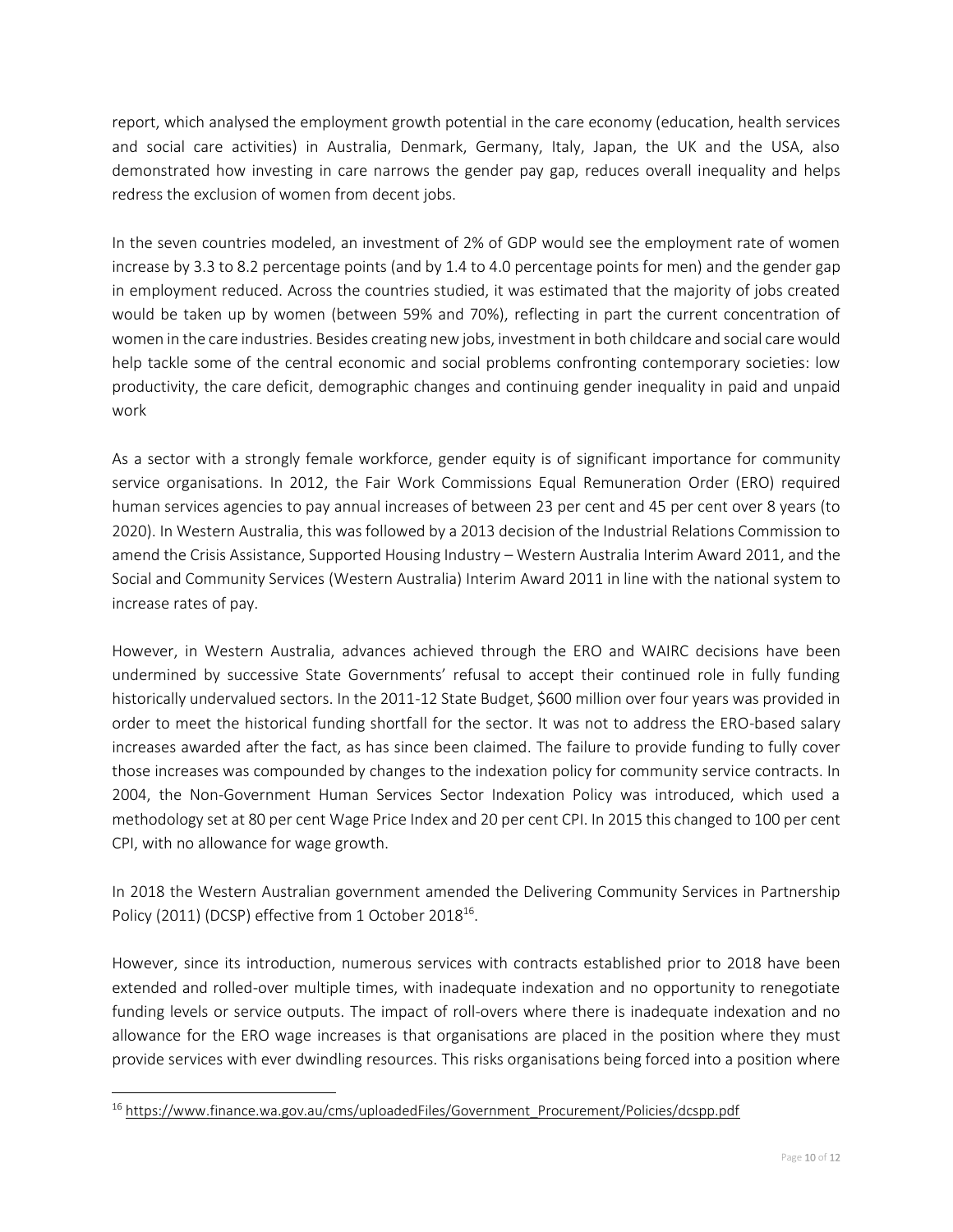service provision is restricted and service quality impacted due to the downward reclassification of their workforce.

It is beholden on the State Government to set an example of good practice, both through its treatment of its employees in the public sector, but also through its purchasing of services and policy decisions around service contracts.

There is both a legal (Fair Work Commission) and moral responsibility for employers to pay employees at the correct rate. Likewise, the State Government should create service environments that uphold these requirements. For to do otherwise, risks comparison to those large corporations outsourcing cleaning services at below cost in an attempt to distance themselves from direct responsibility for the employment terms and conditions of those workers.

These issues are important given the gendered nature of those employed in the social services.

#### *WACOSS recommends:*

- The State Government lobby at a national level for an investment of 2% of GDP which would create 600,000 new jobs
- A whole-of-government audit of DCSP Policy compliance in the contracting of community services since 2012.
- Any future contract roll-overs must include either indexation at ERO award compliant rates, renegotiation of outputs, or DCSP compliance.
- Reinstatement of an Independent Review of DCSP Implementation and Impact, building on the work previously undertaken by Curtin NFP Initiative and Department of Treasury
- Clear policy, guidelines, and accountability and compliance mechanisms for DCSP implementation across Government. Including annual reporting to Parliament on human service commissioning and service outcomes.

## 6. Leadership

 $\overline{\phantom{a}}$ 

Women's leadership and equal participation in public and political life is both a matter of social justice and a means of promoting accountability for gender equality and women's rights.<sup>17</sup> Women's leadership is critical to ensuring that economic and social policies promote greater gender equality.<sup>18</sup>

WACOSS believes gender equality needs to be at the centre of the political agenda and mainstreamed into all policies, legislation, services, activities and budgets. A strong political commitment and high visibility – complemented by awareness-raising, capacity building, sex-disaggregated data and concrete actions with sufficient funding – are needed from both state and federal governments.

<sup>&</sup>lt;sup>17</sup> Oxfam International Policy Position, 54th Session of the Commission on the Status of Women (CSW). 2010

 $18$  Oxfam International, Women and the 1%: How Extreme Economic Inequality and Gender Inequality Must Be Tackled Together (2016)